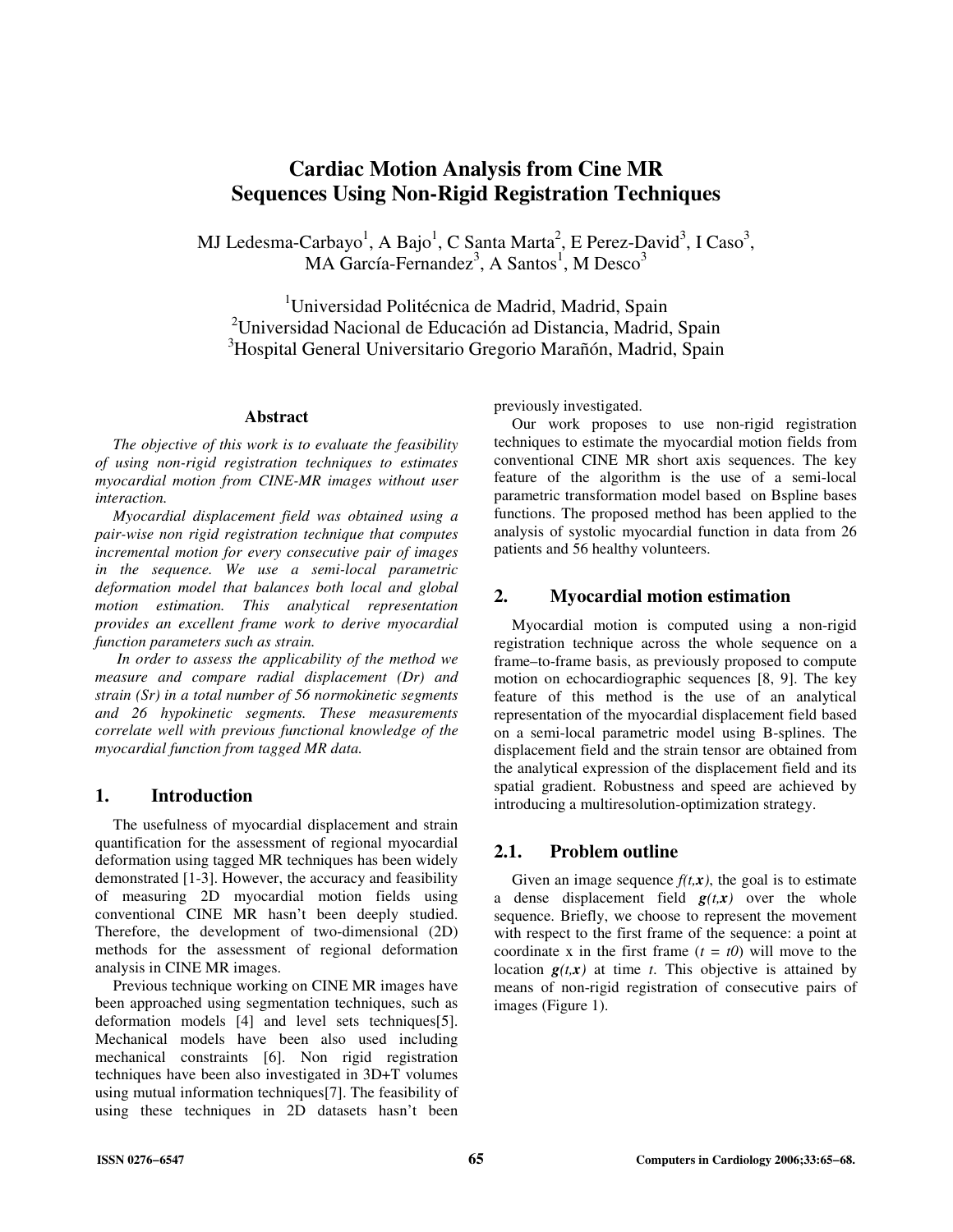

Figure 1: Global scheme of the proposed methodology. Motion field is computed accumulating the consecutive contributions of interframe displacements.

The method computes  $g(t, x)$  as a series of transformations between consecutive pairs of images  $g'$ <sub>*t*</sub> $(x)$ *.* The formulation is

**g** $(t, \mathbf{x}) = \mathbf{g}_t(\mathbf{x})$  where  $t \in \{0, ..., T-1\}$  and  $\mathbf{x} = (x_1, x_2)$  (1)

 $\mathbf{g}_t(\mathbf{x}) = \mathbf{g}'_t(\mathbf{x}_{t-1})$  where  $\mathbf{x}_{t-1} = g_{t-1}(\mathbf{x})$  and  $\mathbf{g}_0(\mathbf{x}) = \mathbf{x}$ 

The transformation between consecutive frames  $\mathbf{g}'$ *t* is defined as a linear combination of B-spline basis functions[8, 10, 11] :

$$
\mathbf{g'}_{t}(\mathbf{x}) = \sum c_{\mathbf{j}} \beta_{t}(\mathbf{x}/h \cdot \mathbf{j})
$$
 (2)

Strain (S) is calculated from the dense displacement field using a Green-Lagrange Strain Tensor:

$$
\mathbf{S} = \frac{1}{2} \left( \mathbf{F}^T \mathbf{F} \cdot \mathbf{I} \right) \tag{3}
$$

**F** being the deformation gradient tensor:

$$
\mathbf{F} = \nabla_{\mathbf{x}} \mathbf{g} + \mathbf{I} = \begin{bmatrix} \partial \mathbf{g}_1 / \partial \mathbf{x}_1 & \partial \mathbf{g}_1 / \partial \mathbf{x}_2 \\ \partial \mathbf{g}_2 / \partial \mathbf{x}_1 & \partial \mathbf{g}_2 / \partial \mathbf{x}_2 \end{bmatrix} + \mathbf{I}
$$
\n(4)

As **g** is defined using B-spline functions, its derivatives (∂**g**1/ ∂**x**1) can be analytically computed.

The analytical Bspline parametric model was also used to represent a continuous version of the sequence. A multiresolution strategy assured fast and robust convergence.

The displacement field was also constrained using a

priori knowledge about the cardiac motion field. Firstly, the motion at the reference frame  $f(0, x)$  must be zero and, secondly, we impose the cyclic behavior as  $g(0, x)$ = **g***(T,* **x***)*. This last constraint is achieved by performing the registration process in both directions (forward  $g_t^f(x)$  and backward)  $\mathbf{g}^b_{\ }(\mathbf{x})$ , obtaining two estimations of the displacement at a given time t. The final estimation is computed as a weighted linear combination of both estimates, which is the maximum likelihood (ML) estimate of the motion.

$$
\mathbf{g}_t(\mathbf{x}) = \omega_t \, \mathbf{g}_t^f(\mathbf{x}) \, + (1 - \omega_t) \, \mathbf{g}_t^b(\mathbf{x}) \quad \text{with } \omega_t = (T - t) / T \quad (5)
$$

#### **2.2. Imaging**

All the scans were performed in a Philips Intera 1.5 T (Philips Medical Systems, The Netherlands) and with a five elements phased-array coil dedicated to cardiac imaging. The scans were performed using a breath hold Balance Fast Field Echo (B-FFE) sequence. Parallel imaging was used to be able to acquire a higher number of frames per sequence. More than 60 frames per cycle were actually acquired.

# **2.3. Data analysis**

A total number of 56 normokinetic segments and 26 hypokinetic segments were analyzed from the acquired short axis images. The segments were manually delineated in the first frame of the sequence and propagated through time using the resultant myocardial field. The location of the left ventricular long axis on the slice was also provided by the user in order to compute the proper projections of the radial and circumpherential components. Mean displacement and strain tensor were obtained for each segment extracting the radial and circumpherential components of the mean segment displacement and strain. Radial displacement and strain time evolution curves where analyzed computing radial peak displacement (Dr) and radial peak strain (Sr). All the analysis was performed using a locally developed software platform [12] properly adapted to process CINE MR sequences.

#### **3. Results**

Tracking results of the proposed methodology were visualized observing the tracking results on the segment contours after applying the recovered motion field. Figure 2 shows the 6 segments defined in the first image of the sequence and the resultant moved contours for three different frames of the cardiac cycle (frames 5, 10 and 20). Total number of frames in the sequence was 60.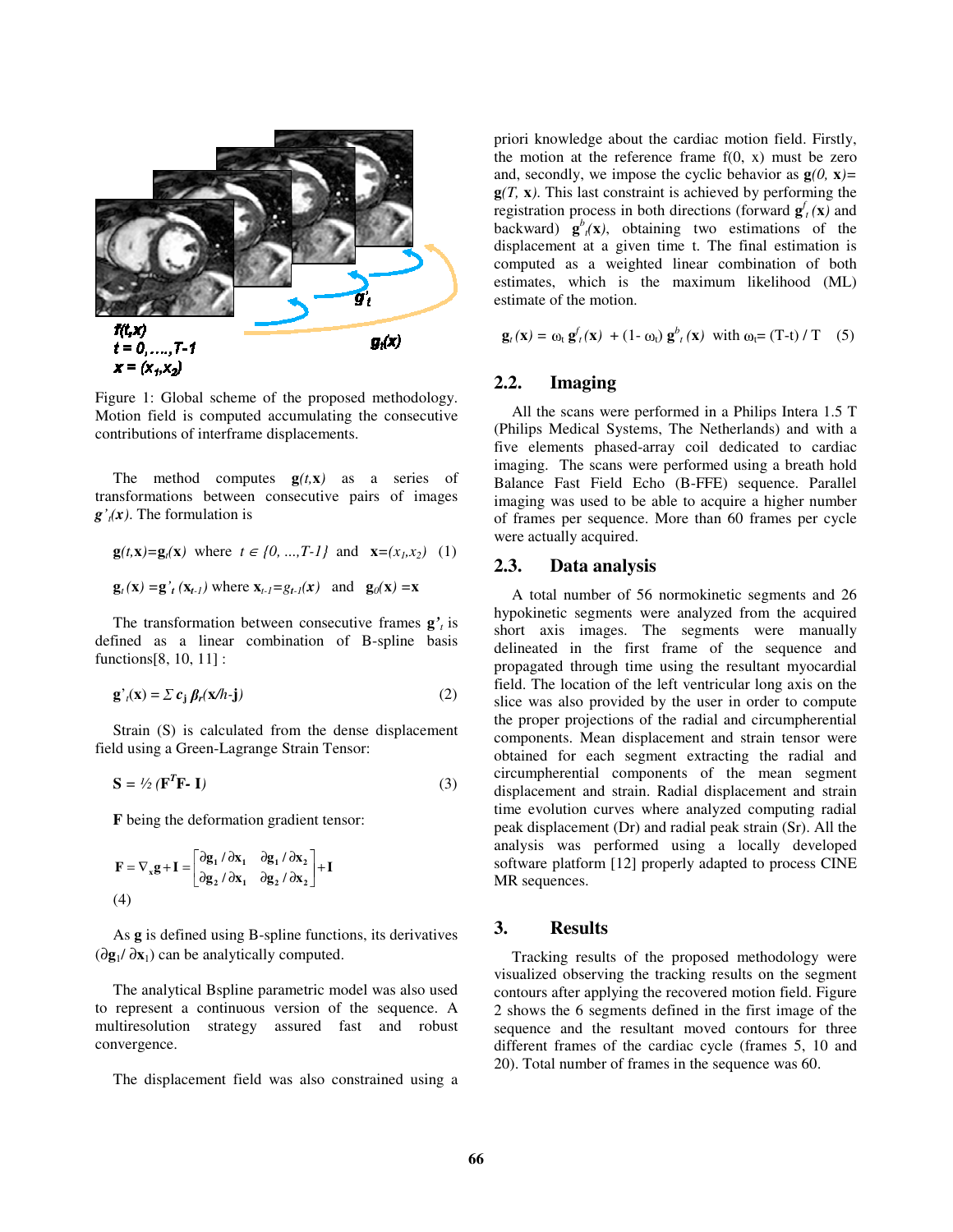

Figure 2: Visualization of the tracking results in a normal volunteer sequence of 60 frames. Segments were defined in the first frame of the sequence (top-left) and tracked using the recovered motion field to the rest of the sequence.



Figure 3: Healthy volunteer: Radial displacement (top) and strain (bottom) time evolution curves for two segments (septum: solid line; lateral wall : dotted line).

Figure 3 shows the radial displacement and strain time evolution curves extracted for two segments (septum and lateral wall) in a mid ventricular slice in a healthy volunteer. Figure 4 shows the corresponding curves for an ischemic patient with severe diskinesia in the septum.



Figure 4: Ischemic patient: Radial displacement (top) and strain (bottom) time evolution curves for two segments (septum: solid line; lateral wall : dotted line).

 Numerical results of the analysis of normokinetic and hypokinetic segments are shown in table 1. The measured values are consistent with respect to previous literature using Tagging techniques.

Table 1: Numerical results of peak radial displacement (Dr) and peak radial strain (Sr) for the 82 segments analyzed.

| <b>Segments</b> | $Dr$ (mm)     | Sr (%)          |
|-----------------|---------------|-----------------|
| Normokinetic    | $5.3 \pm 1.5$ | $48.3 \pm 11.6$ |
| $N = 56$        |               |                 |
| Hypokinetic     | $2.8 \pm 1.9$ | $20.6 \pm 10.9$ |
| $N = 26$        |               |                 |

# **4. Discussion and conclusions**

In this work we have presented a non-rigid based method to automatically estimate 2D myocardial motion fields from CINE MR images. The method does not